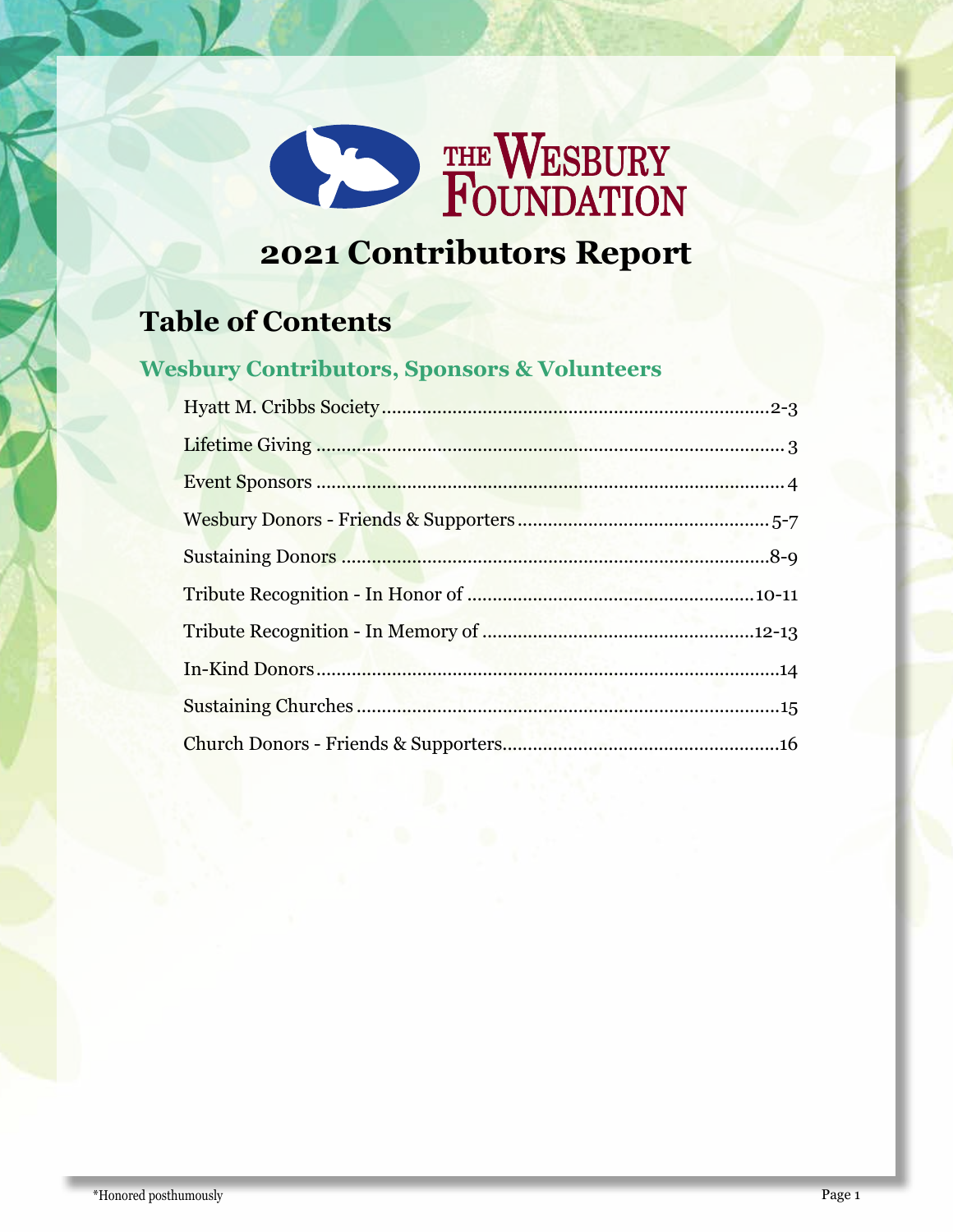## **Hyatt M. Cribbs Society**

The organization that would become Wesbury began in Conneautville, PA during 1918 when Hyatt M. Cribbs offered his farm home to the Erie Conference of the United Methodist Church as a place for those in need. The Ida M. Cribbs Methodist Home was officially born out of that gift which included 22.75 acres of farmland. Today, The Hyatt M. Cribbs Society is a family of distinguished individuals, groups, and organizations who are committed to continuing in Wesbury's benevolent tradition.

**Ida M. Cribbs Circle** (\$2,500 +) Mrs. Rosemay D. Benson-Moyer\* Mr. & Mrs. Raymond R. Blank Building Systems, Inc. Mr. & Mrs. Donald C. Burchfield Crawford Heritage Foundation Mr. & Mrs. Richard A. Deiss Dr. & Mrs. William H. Fee, Jr. First National Bank Mr. Lance A. & Mrs. Diane M. Johnson Mr. & Mrs. Thomas Montgomery Ms. Marjorie Nicolaisen Northwest Mr. & Mrs. Mark A. Pella PNC Foundation R.E. Johnson Electric, Inc. Sodexo Senior Services UPMC Health Plan USI Insurance Services

### **Founder's Circle** (\$1,000 - \$2,499)

Antelope Ranch at Alcova - Mr. Charles Keefer & Ms. Jean Dawson Armstrong Mr. & Mrs. Darryl Boleratz Canadohta Security, LLC Mrs. Rose M. DeLoss Dorotha Anderson Charitable Foundation Mr. & Mrs. John Enterline Flick's TV & Appliance Mrs. Diane R. Hall Mrs. M. Joanne Hartung & Mr. C. Richard Hartung\* Ms. Kathleen Hogan Mr. & Mrs. Miles C. Kovski Mr. & Mrs. Frederick R. Kozakovsky Mr. & Mrs. Richard A. Lang, Jr. Mr. & Mrs. Curtis H. Laub Mrs. Frances J. Lopus Mr. & Mrs. Richard E. Lundahl Mr. & Mrs. Dale C. McCoy McGill, Power, Bell & Associates Mr. Michael J. Mooney, Esq. Mr. & Mrs. David W. Murkens Mr. Edward Murray

Mr. & Mrs. Brian S. Nageotte Mr. Joseph E. Peirce, Jr. Mr. & Mrs. Leonard E. Shick Skyview Evergreen Farm Dr. & Mrs. Lawson C. Smart Mr. & Mrs. James D. Steck Mrs. Cynthia J. Symons Mrs. Rhonda K. Thomas Mr. & Mrs. Clyde A. Walton

**Patrons** (\$500 - \$999) Allegheny College Anderson Coach & Travel Atlas Wholesale Supply, Inc. Bethesda Lutheran Services Mrs. Kathleen O. Brady Captive Insurance Management Group, LLC Carter Lumber Mrs. Danette B. Clark Mr. Steven B. Cole Mr. Robert J. Crocker Mr. & Mrs. Edward C. Cronin Mr. David & Dr. Stephanie Galey Fund Diagnostic X-Ray Services, Inc. Mrs. Jean S. Ellis Ms. Nancy S. Evans Foulk's Flooring America Mr. & Mrs. Curtis Frank Mrs. Adrienne L. Geddes Ms. Regina Griswold Mr. & Mrs. Ray Harris, Jr., Julia Harris & License2Smile Mr. & Mrs. James A. Heckathorn Mr. Philip L. Jackson Mr. & Mrs. Allen C. Jacobs Janocha Construction Mr. & Mrs. James R. Johnston Mr. & Mrs. Robert J. Kemmery Mr. & Mrs. Lauren D. Larson Meadville Medical Center Meadville Overhead Door Meadville Plate Glass Company, Inc. Mrs. Barbara Moyers Palmiero Toyota Mr. & Mrs. Joseph T. Palmiero, Jr.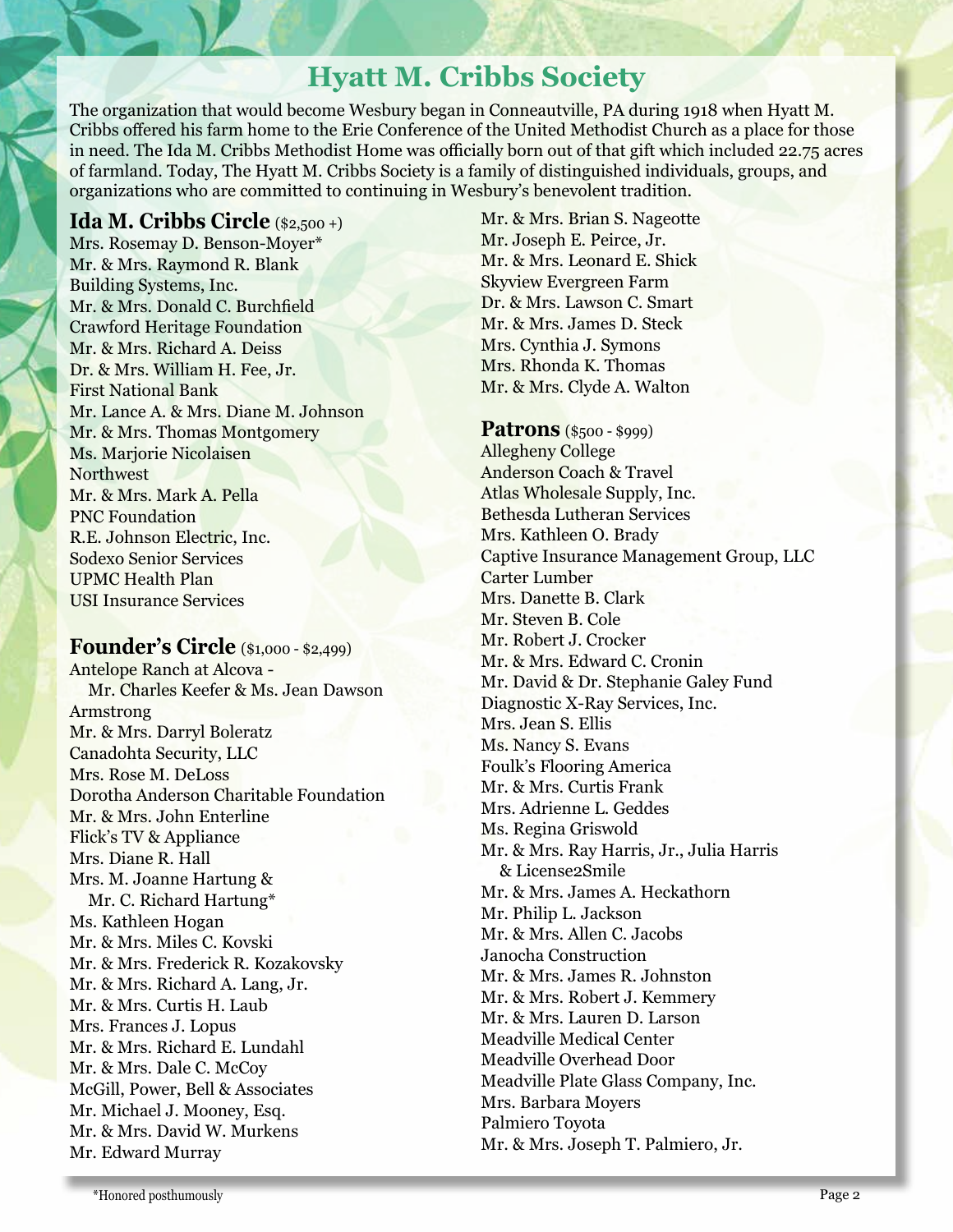Ron and Lorna Parker Porter Consulting Engineers, P.C. Mr. Matt & Mrs. Melissa Porter Mr. & Mrs. Ronald L. Reyer Robert W. Waid Funeral Home, Inc. Mr. Robert F. Rose Shafer Law Firm, P.C. Ms. Denette Sleeth & Ms. Dawn Humphrey Mr. John Tautin, Jr. The Gildea Group Mrs. Susan K. Titus VNA Alliance Waid-Coleman Funeral Home, Inc. Mr. & Mrs. David M. White Wilson Building Supplies

**Members** (\$250 - \$499) Mr. & Mrs. David E. Anderson Mr. John P. Andrews & Mrs. Mary Tuggle Mr. Lloyd S. Armour Mr. & Mrs. Mark L. Axtell Ms. Diane Boyles Mrs. Alice I. Brawley Mr. & Mrs. Thomas C. Burbidge Cross Paving, LLC Mr. & Mrs. Michael L. Crowl Rev. & Mrs. David M. Davis Mr. & Mrs. William S. DeArment DeSantis Solutions Mr. & Mrs. Gilbert N. Dreiling Mr. & Mrs. Thomas O. Easley ECCA Payroll + Ms. Florence R. Eckenrod Mr. Edward P. Edinger & Mrs. Doris M. Edinger Ehrlich Pest Control Mr. & Mrs. John M. Foulk

Glenn Peterson Floors & Furniture Ms. Malinda Glowa Ms. Jamie Graham Mr. John C. & Mrs. Linda M. Guenther Mr. & Mrs. Thomas R. Hale Mr. & Mrs. Murray D. Hall Mrs. Catherine A. Hanson Mr. & Mrs. Richard E. Hild Mr. & Mrs. John Hoge Mr. Philip C. Johnson & Ms. Dorothy J. Woolsey Mr. & Mrs. Reuben R. Lantz Mr. & Mrs. Ken Lloyd Mr. & Mrs. Robert J. Lowther, Jr. Rev. Sam Marchetta Mr. Lawrence D. Marsteller Mrs. Shirley W. Minnis Mr. & Mrs. Lyle R. Mook Mr. & Mrs. Robert S. Moss Northwestern REC Mr. Harry Nulph, Jr. Mrs. Mary L. O'Day Mr. & Mrs. Blaine G. Ohl Mr. Harry A. Seymour Mr. & Mrs Jack L. Shafer Mrs. Carolyn J. Shaner Mr. & Mrs. Mark J. Sherry Mr. & Mrs. Wayde A. Spence Mr. & Mrs. Robert D. Stainbrook Mr. & Mrs. John M. Stansfield Mrs. Sharon F. Stollings Mrs. Darlene D. Strange Ms. Amelia A. Toner Mr. & Mrs. Donald A. Vrabel Wesbury United Methodist Women Wesbury Woodshop

## **Lifetime Giving**

This extraordinary group of individuals and groups demonstrate their dedication to our residents with lifetime giving of more than \$100,000. They are truly the cornerstones of our charitable care program.

Barco-Duratz Foundation Mr. & Mrs. Donald C. Burchfield Rodney W. DeVore\* First U. M. Church, Warren, PA Grace U. M. Church, Oil City Mr. Lance A. & Mrs. Diane M. Johnson Northwest Pharmacy Sol., LLC Mr. Eric H. Sundback Sunset Auxiliary of Wesbury Dr. Richard L. Teubert\* Western Pennsylvania Annual Conference of United Methodist Church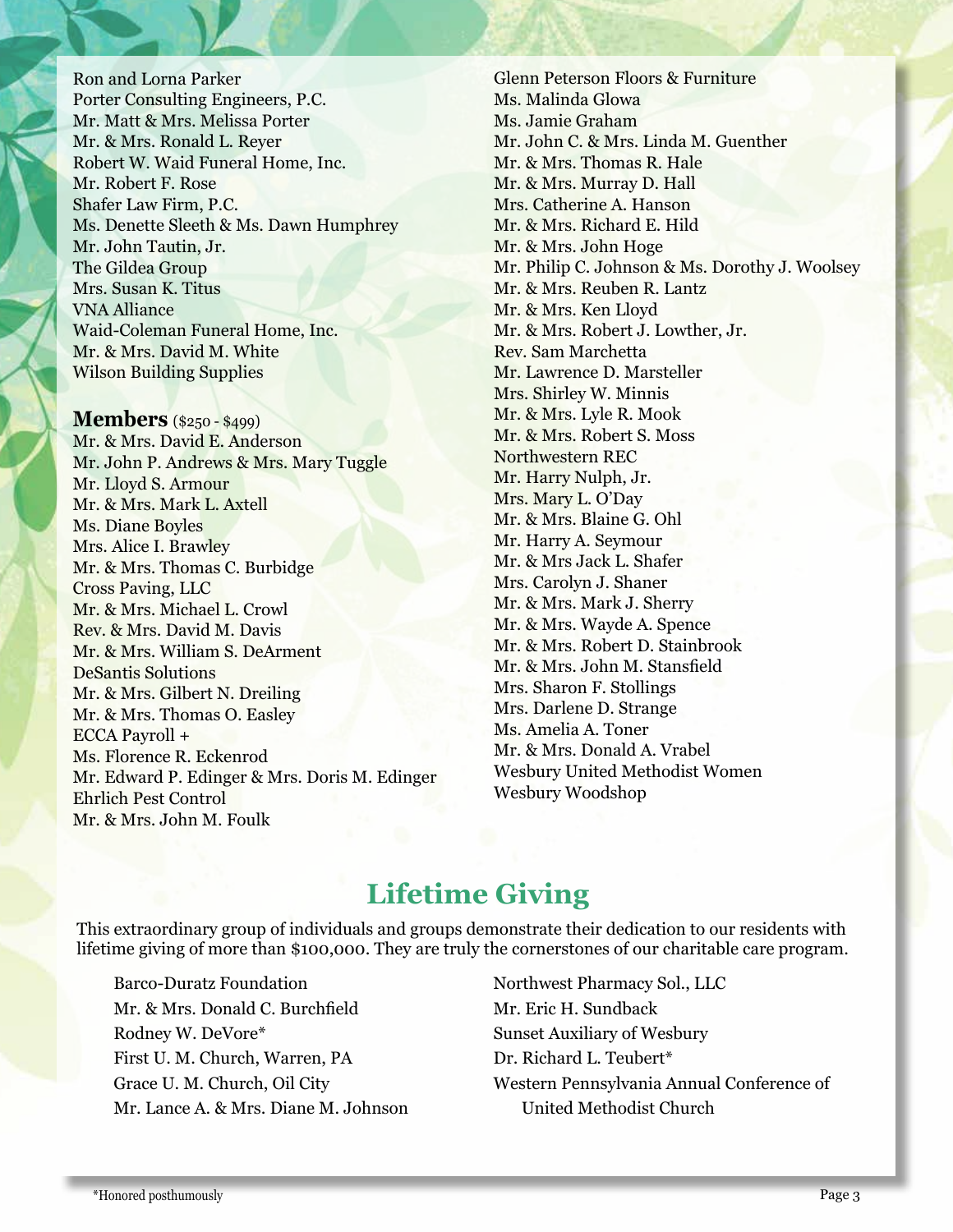### **2021 Event Sponsors**

### *Golf Sponsors:*

*Event Co-Sponsors* First National Bank The Johnson Trust & Johnson-Shaw Stereoscopic Museum **Northwest** USI Insurance Services

*Gold Sponsors* Armstrong Flick's TV & Appliance McGill, Power, Bell & Associates R.E. Johnson Electric, Inc.

*Silver Sponsors* Allegheny College Atlas Wholesale Supply, Inc. Bethesda Lutheran Services Building Systems, Inc. Don Burchfield Canadohta Security, LLC Foulk's Flooring America Mr. & Mrs. Ray Harris, Jr., Julia Harris & License2Smile **HVA** Janocha Construction Meadville Medical Center PNC Foundation Porter Consulting Engineers, P.C. Sodexo Senior Services The Gildea Group UPMC Health Plan VNA Alliance Wilson Building Supplies

*Meal/Refreshments Sponsors* Captive Insurance Management Group, LLC Carter Lumber Mr. David & Dr. Stephanie Galey Fund Diagnostic X-Ray Services, Inc. Meadville Plate Glass Company, Inc.

*Awards Sponsors* DeSantis Solutions ECCA Payroll +

*Chance Auction Sponsor* Meadville Area Ambulance Service

*Hole-in-one Sponsor* Ehrlich Pest Control

*Tee Sponsors* Cross Paving, LLC Gospel Book & Supply Store Symbria Rehab Wildman Family Insurance

*In-Kind and Other* Canadohta Security, LLC Glenn Peterson Floors & Furniture Mr. & Mrs. Thomas Montgomery Sherry Distributors, Inc.

### *BBQ Sponsors:*

*Full Event Sponsors* DeSantis Solutions The Johnson Trust

*Food Sponsors* UPMC Health Plan

*Tent Sponsors* Robert W. Waid Funeral Home, Inc. Waid-Coleman Funeral Home, Inc.

*Entertainment Sponsors* First National Bank PNC Foundation

*Supporters* Building Systems, Inc. R.E. Johnson Electric, Inc. Sodexo Senior Services

*Contributor* Northwestern REC

*In-Kind* Allegheny College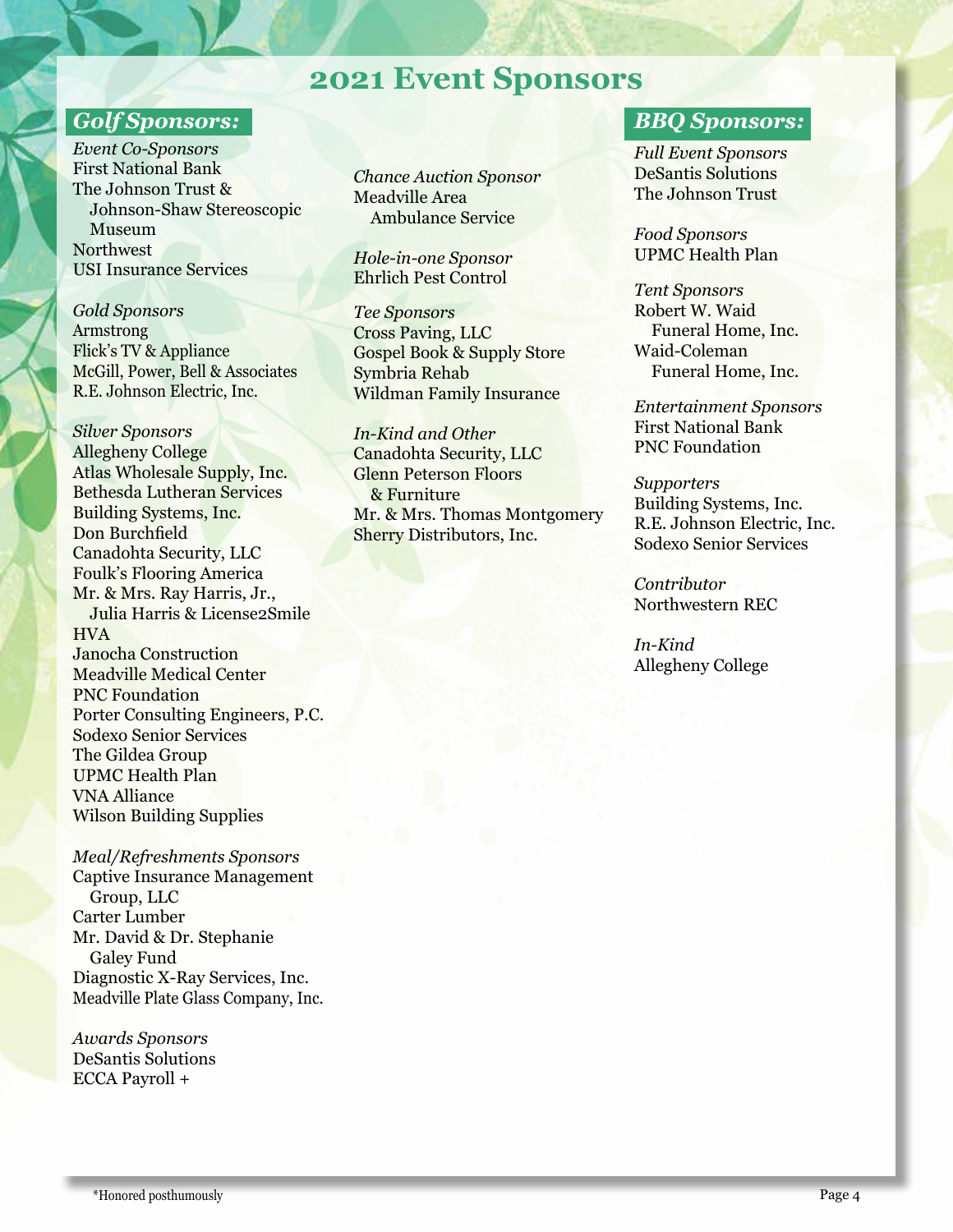# **Wesbury Donors - Friends & Supporters**

#### *Friends (\$100 - \$249)*

Judge & Mrs. Thomas Agresti Ms. Nancy Albright Mr. & Mrs. W. Thomas Andre Mr. James S. Angyal Dr. & Mrs. John H. Bailey, III Ms. Margaret P. Baker Mrs. & Mr. Linda L. Bell Mr. & Mrs. John R. Bentley Mr. Curtis Blystone Mr. & Mrs. Russell Boyd Mr. William B. &

Mrs. Vicki B. Bradshaw Mrs. Diane Brumbaugh Mr. & Mrs. Terry D. Burch Mr. & Mrs. Richard B. Burkhardt Mrs. Lena C. Ciabattoni Ms. Jacqueline H. Cokain Mr. Richard A. Copeland Mr. Jack B. Corey Ms. Jane L. Cribbs Ms. Louise Crider Mrs. Sandra S. Cupper Mr. & Mrs. Anthony Daddio, Jr. Mrs. Marjorie A. Daniels\* Mr. & Mrs. Robert J. Davison Ms. Roberta Jo DeCrapio Mr. & Mrs. James D. Duncan Mr. & Mrs. Richard R. Eakin Mrs. Beverly Eckelbarger Mr. & Mrs. Harry M. Elder, Jr. Ms. Mary L. Failor-Hughes Mr. & Mrs. G. Paul Ferringer Mr. & Mrs. Rich Figel Fine Print Commercial Printer Dr. Abe M. Finton &

Mrs. Mitzi Stewart-Finton Mr. & Mrs. Gary A. Fisher Mrs. Doris R. Foster Mr. & Mrs. Charles Fry Mrs. Elizabeth W. Fuller Mr. Gary G. Garnic Dr. & Mrs. Fred W. Garnon Jr. Mr. & Mrs. Bruce Golden Mrs. Freda Gookin Gospel Book & Supply Store Goss Eye Care, LLC Mr. & Mrs. Arthur J. Gotjen Mr. & Mrs. Roy Gourley Mr. & Mrs. Thomas A. Green

Mrs. Helen L. Guth Mr. John Guth Dr. & Mrs. William D. Hammerlee Mr. & Mrs. Kenneth L. Hanna Mr. & Mrs. Ronald J. Harned Mr. & Mrs. Matthew Harris Mr. & Mrs. Larry L. Hart Mr. & Mrs. Richard H. Haskins Ms. Nancy Haycock Mr. Robert E. Heckathorn Mrs. Geraldine A. Heibel Dr. & Mrs. John P. Hibler Mrs. Jean B. Hodge Ms. Debra A. Hornyak Mr. & Mrs. Douglas M. Hoy Mrs. Wendy J. Humes Dr. Ardelle E. Johnson JPS The Woodlands Chapter Ms. Lauren Kelly Mrs. Peggy S. Kelly Ms. Diana L. Kerr Ms. Patricia M. Koeneke Mr. & Mrs. Charles G. Koller Mr. & Mrs. James C. Kretchman Mr. & Mrs. Scott E. Ladner Mrs. Christine Lafferty Ms. Christine Lazusky Miss Ada E. Lentz Mr. & Mrs. Carmen J. Lombardo Mr. & Mrs. Mick Lyle Mr. & Mrs. Lynn M. Mailliard Mr. & Mrs. Martin W. Malone Mrs. Cecelia J. Marsteller Mr. & Mrs. John Marszalek Mrs. Catherine E. Maynard Mr. & Mrs. William T. McComas Mrs. Florence A. McCullough Mr. & Mrs. Thomas E. McFate Mrs. Norma L. Miller Mr. John Moyer Mr. & Mrs. Richard D. Moyer Mr. & Mrs. David L. Muir Mrs. Donna J. Mullen Mrs. Phyllis J. Mumford Mrs. Mary Lee Musiek Ms. Barbara A. Nakata Ms. Susan Nash Mrs. Katherine A. Nelson\* Dr. Margaret K. Nelson Ms. Kathleen A. Oaks

Mr. & Mrs. Richard Ordelt Dr. & Mrs. Byung - Gook Park Mr. & Mrs. Anthony P. Passilla Mr. & Mrs. Albert Pazey Mr. & Mrs. Robert W. Peters, Sr. Ms. Mary K. Peterson Mrs. Rose Marie Petruso Mrs. Carol Phillips Mr. David W. Pickens Ms. Barbara L. Platz Mr. & Mrs. Craig Powell Mr. & Mrs. David G. Price Mr. & Mrs. Terry L. Proper Dr. Donald L. Rezek & Rev. Ellen M. Rezek Mr. William C. Rhodes Dr. & Mrs. John G. Robb Mr. & Mrs. Roy Rodgers Mrs. Patricia A. Rose Meadville AM Rotary Club Mr. Ronald L. Rushton Mr. & Mrs. Nicholas Salvia Ms. Rebecca D. Schellhaas Mr. Frank J. Schreck Mrs. Janet L. Schulz Ms. Karen Schwarz Ms. Vanessa S. Shaffer Mr. & Mrs. Larry G. Sippy Ms. Dorothy J. Smith Mr. & Mrs. Peter H. Smith Mr. Donald Snyder St. Mark's Church Mr. & Mrs. Thomas P. Stehle Mr. Matthew Stinson & Ms. Paula Gregory Mrs. Margot H. Stoll Mrs. Mary L. Stone Mrs. Barbara H. Straub Sunset Memorials Symbria Rehab Mr. & Mrs. William M. Taylor Dr. & Mrs. Christopher W. Thomas Mr. & Mrs. Michael W. Tome Mr. & Mrs. Carl E. Townsend Mr. & Mrs. Berkely Turner Ms. Charlotte Wagamon Mr. & Mrs. Robert S. Waid Ms. Gail Anne Wasser Mr. Leonard V. Waytenick Mr. & Mrs. Parke H. Wentling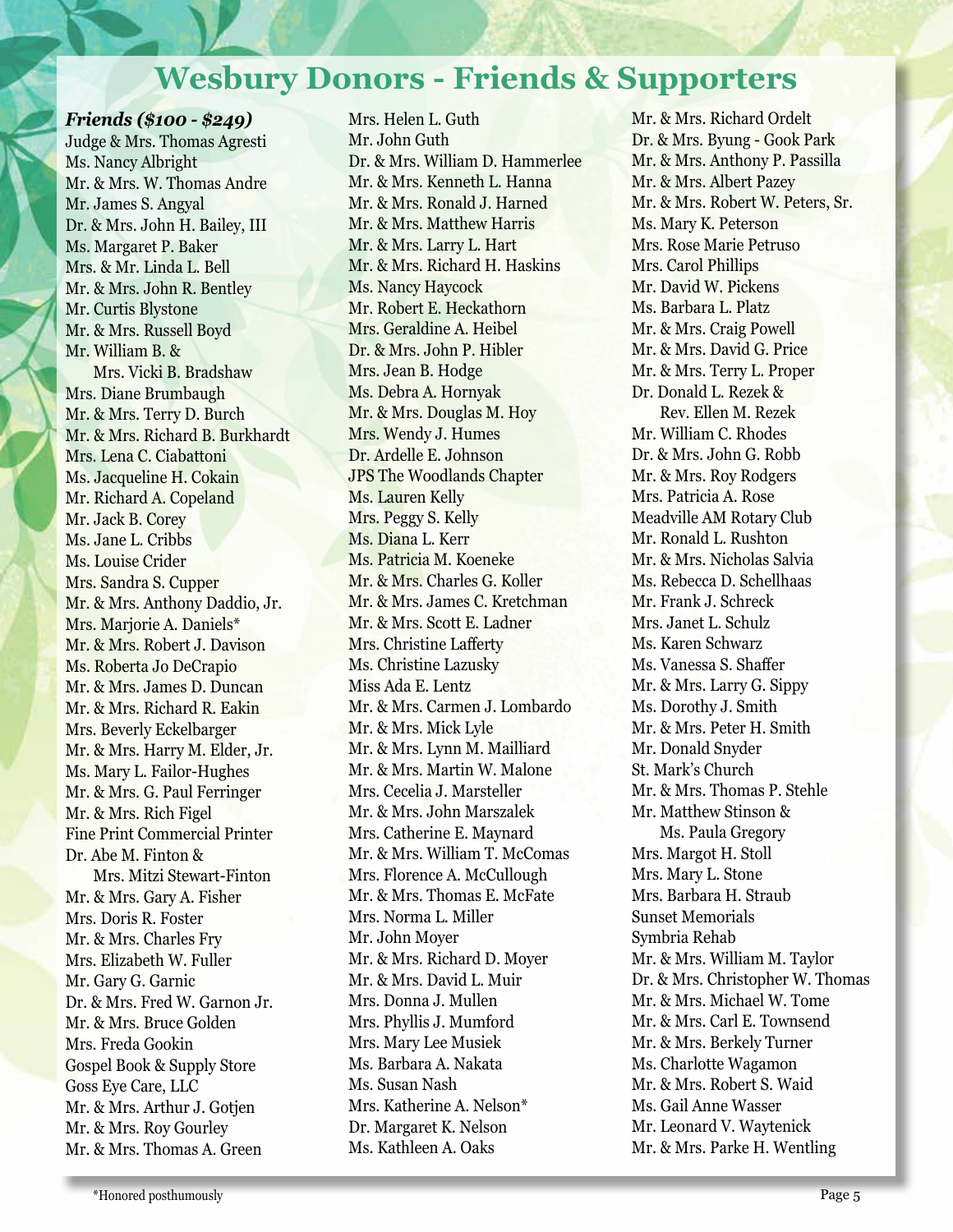# **Wesbury Donors - Friends & Supporters**

Mr. & Mrs. James Wheelock Mr. & Mrs. Glenn L Whitford Wildman Family Insurance Mr. & Mrs. John E. Wilkinson, III Rev. & Mrs. J. Howard Wright Mr. & Mrs. Richard H. Zinn

#### *Supporters (\$1 - \$99)*

Alpha Bible Study Mrs. Mary Ellen Anderson Mrs. Linda L. Ansell Ms. Ann Areson Ms. Susan Armburger Mr. & Mrs. Larry A. Asay Mrs. Velma E. Aschenbach Mr. Stewart T. Axtell Mrs. Jane A. Barnes Ms. Mary Barnes Ms. Cheryl A. Baur Ms. Alwilda J. Becker Mr. & Mrs. Brian Bedow Mrs. Carol A. Beers Mrs. Ina Rae Beers Mr. John A Bell & Mrs. Karla S. Bell Mr. Larry Bell Mr. & Mrs. Sumner Bemis Mr. David Benson Mr. & Mrs. David L. Benson Mr. William E. Bittner & Mrs. Nancy Mangilo-Bittner Ms. Jennie Z. Boden Rev. & Mrs. B. Edward Boyd Mr. Dan R. Boyd Mr. & Mrs. Timothy J. Bracken Ms. Mary Lou Breyley Ms. Elizabeth Bronson Mrs. Iris W. Brown Mr. & Mrs. Michael N. Bucell Mrs. Jane C. Byham Mr. John A. Carly & Mrs. Judith L. Carly Mrs. Marie E. Carroll Mr. & Mrs. Franklin E. Casciere

Ms. Joy Castle Ms. Nancy Christie Concert Choir of Elk County Mrs. & Rev. Marilyn M. Connor\* Mr. & Mrs. James S. Cook Mr. & Mrs. Prentice Copeland

Ms. Rose M. Corbett Mr. & Mrs. Dan Craven Miss Evelyn Crawford Mrs. Rhonda F. Cubbon Mr. & Mrs. H. Duane Deane Ms. Deni DeBaise Mrs. Ruth S. Dimerling Mr. & Mrs. Valentine W. Eiler Mr. Kenneth F. Elliott & Dr. Diane D. Elliott Mrs. Janice M. Emblidge Ernst Conservation Seeds Ms. Barbara Ewing Dr. & Mrs. Terry E. Farlik Barbara J. Fleet Ms. Angela Fraser Ms. Gae M. Fuller Ms. Judy Gibbons Mrs. M. Louise Giddings Mr. & Mrs. Thomas M. Giovannelli Mrs. Kathryn Girardat-Hart Mrs. Leslie B. Graul Rev. Lea A. Guiney Mr. & Mrs. Telford L. Hagans Mr. & Mrs. Clark N. Hall Mr. & Mrs. John Hall Mr. & Mrs. Dan M. Hallett, Jr. Dr. Bill Hammerlee Mr. & Mrs. Richard D. Handy Mr. & Mrs. Homer H. Hart Mr. & Mrs. William L. Hartung Mr. & Mrs. Richard Hayes Dr. & Mrs. Benjamin D. Haytock Mr. & Mrs. James O. Heald Mr. & Mrs. Donald C. Hickernell Mr. & Mrs. John H. Hirschmann Mr. George M. Hirt Mr. Donald C. Hogan, D.M.D Mrs. Margaret E. Horton Mr. David L. Hotchkiss Mr. & Mrs. Conrad Houk Mr. & Mrs. Norman D. Howick Mr. & Mrs. John C. Irwin Ms. Jacquelyn A. Johnson Mr. & Mrs. David R. Jones Ms. Ruby M. Kamerer Mrs. Doris Kasbee Ms. Susanne M. Kelly Mrs. Janice B. Kimmel

Ms. Margaret E. Kindervater Mr. & Mrs. Robert B. Knapp Ms. Marian I. Knight Mr. & Mrs. Samuel Knight Mr. & Mrs Joseph A. Kretchman Mr. & Mrs. Edward H. Laderer Mrs. Judy A. Lamberton Land Pro Mr. & Mrs. LaVerne L. Larson Mrs. Joan B. Leonheart Mr. & Mrs. Jeffery P. Leri Dr. Jeffery P. Leri Mr. & Mrs. James P. Leuenberger Mr. & Mrs. Joseph W. Lukac Mr. & Mrs. James R. Lumley Mr. & Mrs. Kristin L. Magnuson Ms. L. Lea Marshall Ms. Mary E. May Mr. & Mrs. Anthony Mazza Mr. & Mrs. Geoffrey McCreary Mrs. Nancy M. McGill Mrs. Vivian McMaster Mr. & Mrs. David A. McMillin Ms. Judith N. McPherson Mr. & Mrs. Edward A. Miller Mr. Jonathan E. Miller & Mrs. Amara Geffen Mr. & Mrs. Terrence L. Miller Mr. & Mrs. William C. Miller Ms. Rebecca Morris Mr. John L. Murray Mr. & Mrs. Mark Murray Mr. & Mrs. Raymond L. Myers Mrs. Kay E. Nageotte Mrs. Mary L. Nageotte\* Mrs. Michelle Nero Mr. & Ms. Tomas Nonnenmacher Mr. & Mrs. Fredric E. Oakman Ms. Lisa K. Ohl Mr. & Mrs. James B. Ohrn Ms. Josie Ann Osiecki Mr. Joseph M. Palmer, Esq. & Mrs. Kathleen W. Palmer Mr. & Mrs. Frederick O. Palmiter Mr. & Mrs. James W. Parkinson Mr. & Mrs. Edward Patterson Rev. & Mrs. Joseph W. Patterson, III Mr. & Mrs. Ralph E. Payne Mr. & Mrs. William Peirsel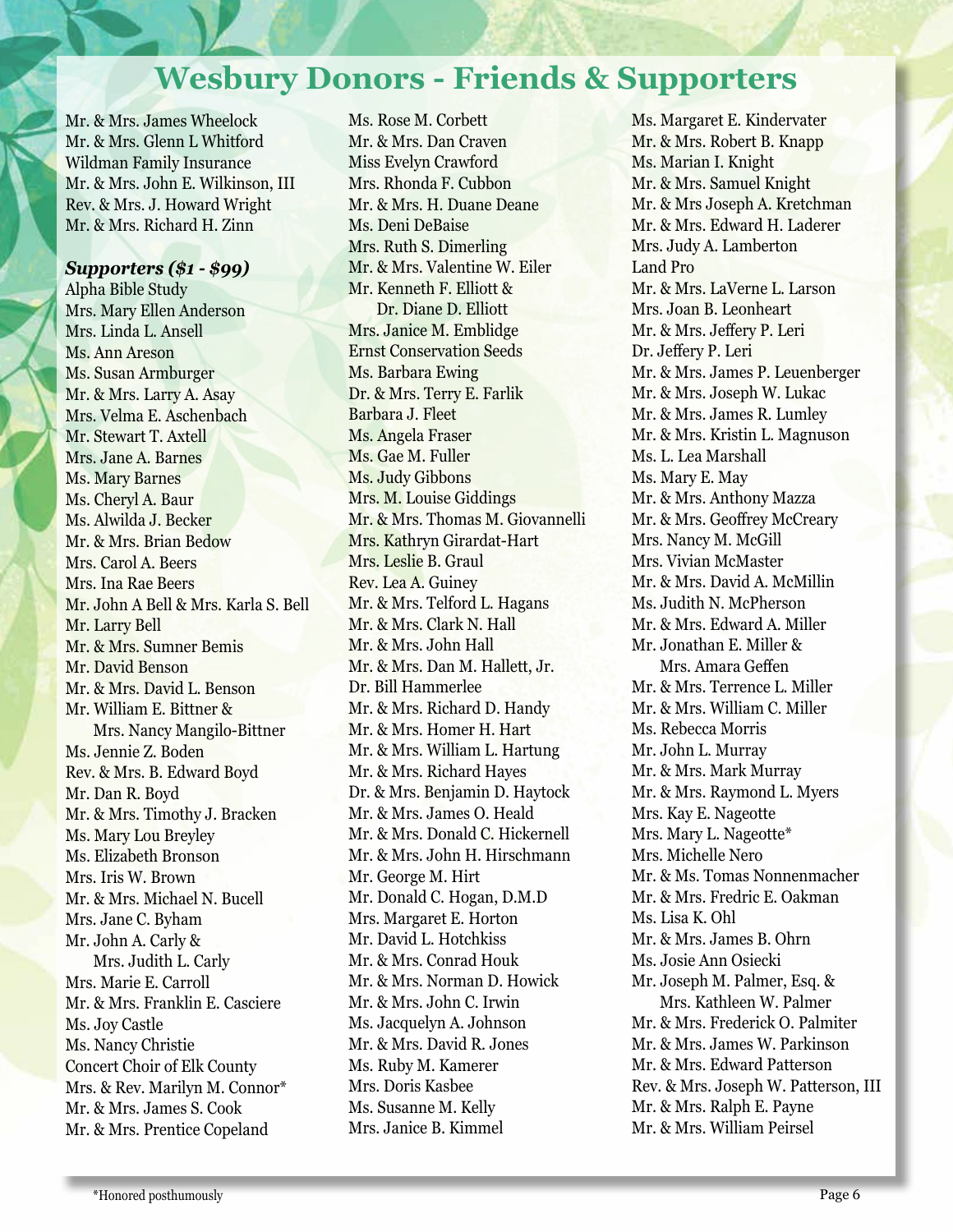# **Wesbury Donors - Friends & Supporters**

Mr. & Mrs. Harry Petersen Mrs. Leonora M. Petersen Ms. Martha Phelps Ms. Sheryl J. Pieper Mr. & Mrs. Earl E. Pifer Mr. Larry O. & Mrs. Deborah L. Price Ms. Jane Quenon Ms. Helen Quimby Prof. & Mrs. Shafiqur Rahman Mr. Patrick Rego & Mrs. Sharon Rose-Rego Mr. & Mrs. Ronald Reyer, Jr. Mr. Patrick J. Rice Mrs. Julie A. Richards Mr. & Mrs. Richard A. Roeper Mr. & Mrs. Mark D. Rose Mrs. Beth Rosenthal Mr. & Mrs. James Rozakis Ms. Hope Rudy Ms. Lois Runninger Mr. & Mrs. Dennis E. Rynd Mr. & Mrs. Richard Sandle Capt. Erika L. Sauer Ms. Barbara Schilk Mr. & Mrs. Herbert Schwegler Mr. Clair F. Schweitzer Mr. & Mrs. Wayne Sheets Mr. & Mrs. William Sherry Mr. & Mrs. Larry D. Shirley Mr. & Mrs. Dale Shreve Dr. & Mrs. Les A. Shull Mr. & Mrs. Lou Slautterback Mr. & Mrs. William C. Smith Mr. & Mrs. Carl D. Smyers Mrs. Mildred L. Spencer Mr. & Mrs. Dana S. Splitstone Mr. & Mrs. John S. Spooner Mr. & Mrs. Thomas M. St. Clair Ms. Betty A. Stacey Mrs. Gwendolyn H. Stevens Mrs. Judith P. Stewart Mr. Luke Stollings Ms. Susan Stollings Mr. Bruce C. Strachan Mrs. Mary Ellen Szitas Mrs. Rosemary A. Thomas Mr. & Mrs. Charles G. Thompson Ms. Joyce E. Thompson Mr. & Mrs. Harold D. Troyer

Rev. & Mrs. James L. Tubbs The Hon. & Mrs. Anthony J. Vardaro Mr. & Mrs. Bruce R. Vroman Mr. & Mrs. Ted Ware Mr. & Mrs. W. Brian Weber Mrs. Anne K. Weiss Mr. & Mrs. Kenneth W. Wellman Wesbury Activ. Mens Monday Morning Wesbury Staff Town Square Ms. Victoria Wetsell Mr. & Mrs. Donn Whitmore Mrs. Patricia Williamson Mrs. Barbara A. Wilson Ms. Kathleen Winans Mr. & Mrs. Merle E. Wood Mr. Paul Woodworth Mrs. Patty Wright Ms. Katherine R. Wroblewski Mr. & Mrs. James E. Yovich Mrs. Jane A. Zazitski Mrs. Eleanor K. Ziegler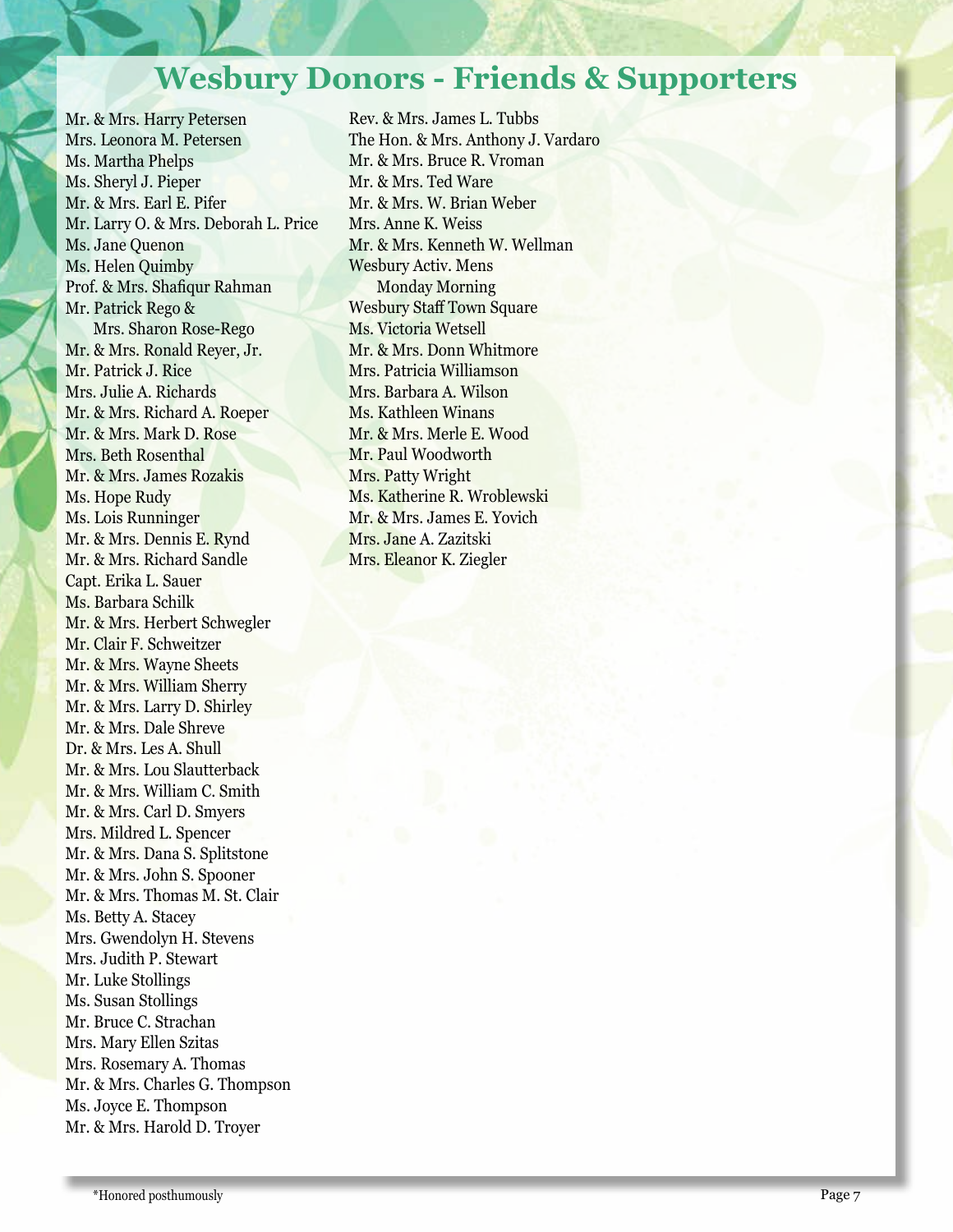# **2021 Sustaining Donors**

The following generous individuals, organizations and corporations have supported our residents and Wesbury with their contributions and/or in-kind gifts during each of the past consecutive years noted here.

#### **25 or more years**

DeSantis Solutions Mr. & Mrs. James D. Duncan Dr. Ardelle E. Johnson Mrs. Mildred L. Spencer Mrs. Margot H. Stoll The Hon. & Mrs. Anthony J. Vardaro

#### **20 - 24 years**

Allegheny College Armstrong Mr. Stewart T. Axtell Mr. & Mrs. Donald C. Burchfield Mr. & Mrs. Richard B. Burkhardt Mr. & Mrs. Harry M. Elder, Jr. Flick's TV & Appliance Mrs. Adrienne L. Geddes Mr. & Mrs. Richard E. Hild Mr. Lance A. & Mrs. Diane M. Johnson Mrs. Peggy S. Kelly Mr. Lawrence D. Marsteller McGill, Power, Bell & Associates Mrs. Mary Lee Musiek **Northwest** Mr. Harry Nulph, Jr. Mr. & Mrs. Blaine G. Ohl Ms. Barbara L. Platz Sodexo Senior Services

#### **15 - 19 years**

Ms. Jacqueline H. Cokain Miss Evelyn Crawford Mr. & Mrs. Richard A. Deiss Mrs. Rose M. DeLoss Ms. Florence R. Eckenrod Mr. Edward P. Edinger & Mrs. Doris M. Edinger First National Bank Foulk's Flooring America Mrs. Diane R. Hall Mr. & Mrs. Ronald J. Harned Mrs. M. Joanne Hartung & Mr. C. Richard Hatung\*

Mr. & Mrs. James R. Johnston

Mr. & Mrs. Frederick R. Kozakovsky Mr. & Mrs. Robert J. Lowther, Jr. Mrs. Cecelia J. Marsteller PNC Foundation Mr. Larry O. & Mrs. Deborah L. Price R.E. Johnson Electric, Inc. Dr. Donald L. Rezek & Rev. Ellen M. Rezek Mr. William C. Rhodes Mr. & Mrs. Dennis E. Rynd Ms. Dorothy J. Smith UPMC Health Plan Mr. & Mrs. Kenneth W. Wellman Mr. & Mrs. Merle E. Wood

#### **10 - 14 years**

Mrs. Velma E. Aschenbach Mr. & Mrs. Timothy J. Bracken Mr. William B. & Mrs. Vicki B. Bradshaw Mrs. Alice I. Brawley Mrs. Marie E. Carroll Cross Paving, LLC Mr. & Mrs. Anthony Daddio, Jr. Rev. & Mrs. David M. Davis Mr. & Mrs. William S. DeArment Mr. & Mrs. Gilbert N. Dreiling Mr. & Mrs. Thomas O. Easley Mr. & Mrs. G. Paul Ferringer Dr. Abe M. Finton & Mrs. Mitzi Stewart-Finton Mr. John C. & Mrs. Linda M. Guenther Mr. & Mrs. Clark N. Hall Mrs. Catherine A. Hanson Mr. & Mrs. Richard H. Haskins Mrs. Geraldine A. Heibel Mr. & Mrs. Charles G. Koller Mrs. Christine Lafferty Mr. & Mrs. Reuben R. Lantz Mr. & Mrs. Lauren D. Larson Mrs. Catherine E. Maynard Meadville Overhead Door Mrs. Shirley W. Minnis Mrs. Barbara Moyers

Mr. & Mrs. Brian S. Nageotte Ms. Barbara A. Nakata Mrs. Katherine A. Nelson\* Mrs. Mary L. O'Day Mrs. Leonora M. Petersen Mr. Matt & Mrs. Melissa Porter Mr. Ronald L. Rushton Mr. & Mrs. Peter H. Smith Mr. Donald Snyder Mr. & Mrs. James D. Steck Mrs. Judith P. Stewart Mrs. Darlene D. Strange Mrs. Barbara H. Straub Symbria Rehab Mrs. Mary Ellen Szitas Mrs. Rhonda K. Thomas Mrs. Rosemary A. Thomas Rev. & Mrs. James L. Tubbs VNA Alliance Mr. & Mrs. Donald A. Vrabel Rev. & Mrs. J. Howard Wright

#### **5 - 9 years**

Mr. John P. Andrews & Mrs. Mary Tuggle Mr. & Mrs. Bruce L. Angstadt Mr. James S. Angyal Mrs. Kathleen O. Brady Mrs. Iris W. Brown Mr. & Mrs. Thomas C. Burbidge Mr. & Mrs. Terry D. Burch Mr. & Mrs. Franklin E. Casciere Mrs. Lena C. Ciabattoni Mr. Richard A. Copeland Ms. Jane L. Cribbs Mr. Robert J. Crocker Mrs. Sandra S. Cupper Ms. Deni DeBaise Diagnostic X-Ray Services, Inc. Mrs. Ruth S. Dimerling Mr. Kenneth F. Elliott & Mrs. Diane D. Elliott Mrs. Janice M. Emblidge Ernst Conservation Seeds Dr. & Mrs. Terry E. Farlik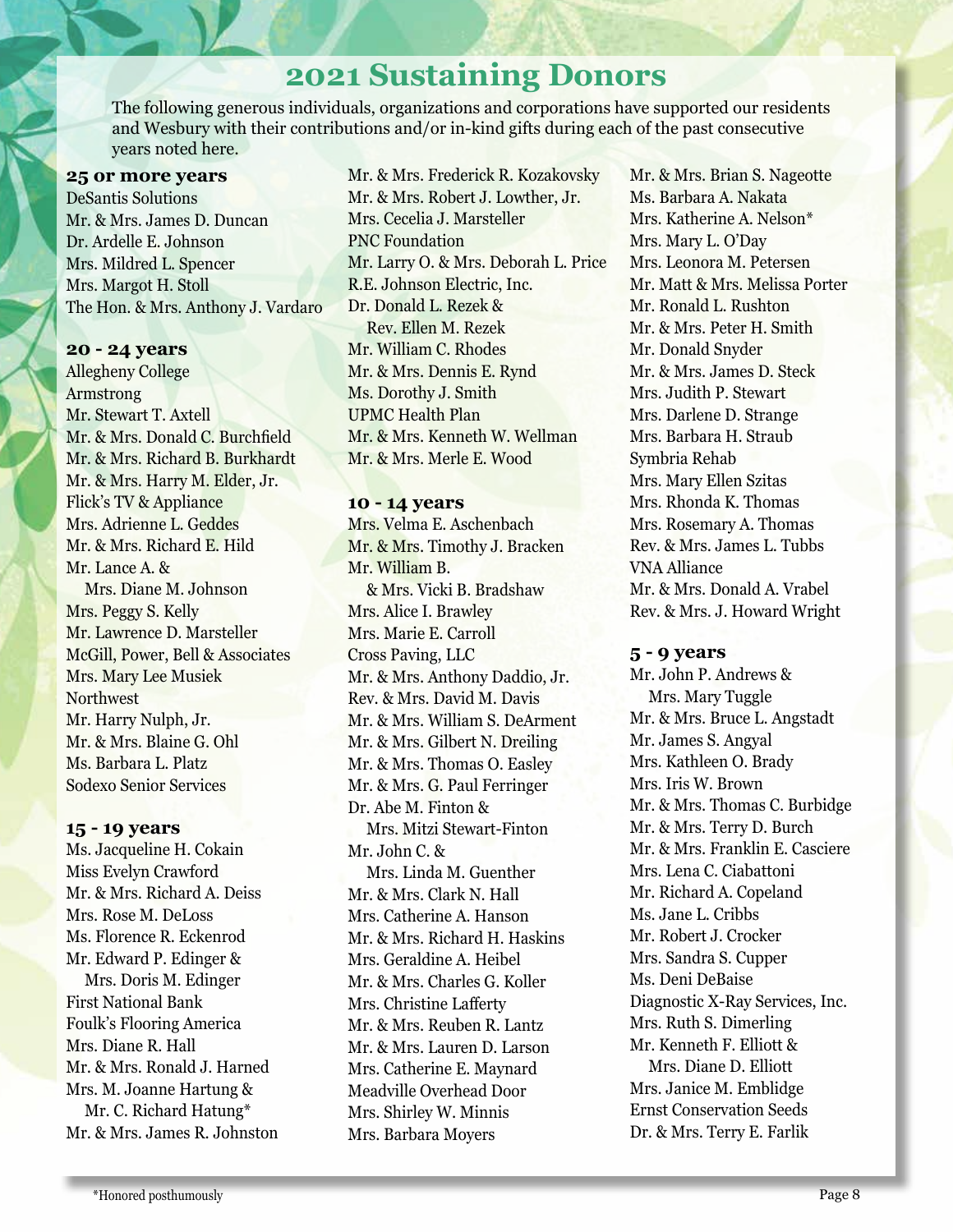## **2021 Sustaining Donors**

Dr. & Mrs. William H. Fee, Jr. Fine Print Commercial Printer Mr. & Mrs. Gary A. Fisher Mrs. Elizabeth W. Fuller Ms. Gae M. Fuller Mr. & Mrs. Thomas A. Green Mr. & Mrs. Richard D. Handy Mr. & Mrs. Kenneth L. Hanna Mr. & Mrs. William L. Hartung Mr. & Mrs. Douglas M. Hoy Mr. & Mrs. Robert B. Knapp Ms. Marian I. Knight Mr. & Mrs. Miles C. Kovski Mr. & Mrs. Richard E. Lundahl Mr. & Mrs. Anthony Mazza Mr. & Mrs. Geoffrey McCreary Mrs. Florence A. McCullough Mrs. Nancy M. McGill Mr. & Mrs. Edward A. Miller Mr. Michael J. Mooney, Esq. Mr. & Mrs. Robert S. Moss Mrs. Phyllis J. Mumford Mr. & Mrs. David W. Murkens Mrs. Kay E. Nageotte Dr. Margaret K. Nelson Northwestern REC Mr. & Mrs. Richard Ordelt Palmiero Toyota Mr. & Mrs. Joseph T. Palmiero, Jr. Mr. & Mrs. Frederick O. Palmiter Ron and Lorna Parker Mr. & Mrs. Ralph E. Payne Mr. Joseph E. Peirce, Jr. Mr. & Mrs. Robert W. Peters, Sr. Ms. Mary K. Peterson Mr. & Mrs. Ronald L. Reyer Mr. & Mrs. Richard A. Roeper Mrs. Patricia A. Rose Mr. Robert F. Rose Mr. & Mrs. Nicholas Salvia Mrs. Janet L. Schulz Shafer Law Firm, P.C. Mrs. Carolyn J. Shaner Mr. & Mrs. Leonard E. Shick Dr. & Mrs. Lawson C. Smart Mrs. Sharon F. Stollings

Mrs. Mary L. Stone Mr. & Mrs. Charles G. Thompson Ms. Joyce E. Thompson Mrs. Susan K. Titus Mr. & Mrs. Harold D. Troyer Mr. & Mrs. Bruce R. Vroman Mr. & Mrs. Clyde A. Walton Mr. Leonard V. Waytenick Mr. & Mrs. David M. White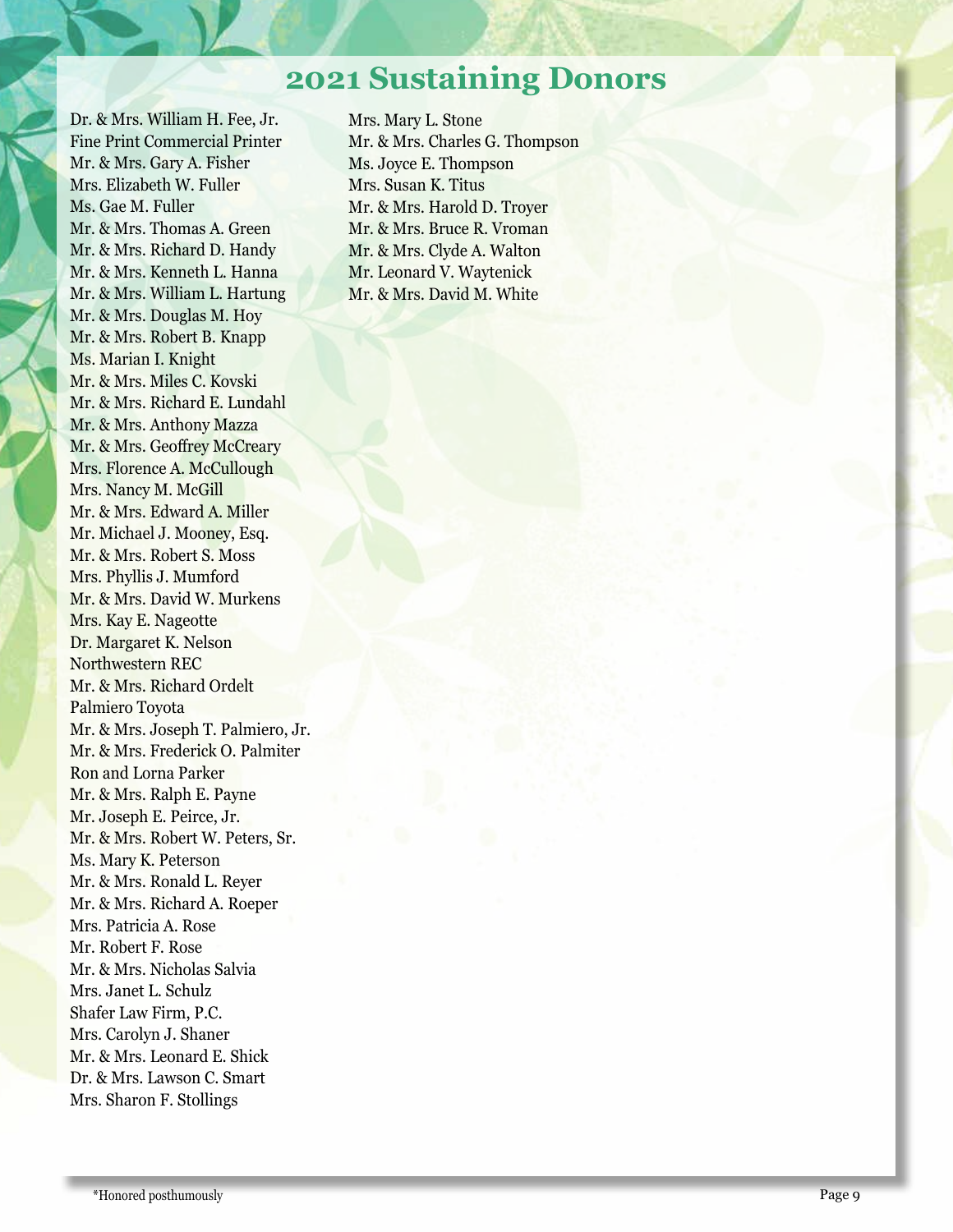# **Tribute Recognition - In Honor of**

During 2021, Wesbury received gifts in honor of the following individuals.

**Mary Lou Armburger** Ms. Susan Armburger

**Velma Aschenbach** A Friend

**Sandy Biles & Family** Mrs. Helen L. Guth

**Cathy Ann Blackwell** Mr. & Mrs. Harry Petersen

**Harriet Burt** Mr. & Mrs. Geoffrey McCreary

**Our Children** Mr. & Mrs. Thomas Montgomery

**Dorothy Cholak** Mrs. Barbara A. Wilson

**Beth Clark\*** Mrs. Danette B. Clark Mr. & Mrs. Kenneth L. Hanna Sunset Memorials

**Mr. & Mrs. Prentice Copeland, Sr.** Mr. & Mrs. Prentice Copeland

**Prentice Copeland Family** Mr. & Mrs. Prentice Copeland

**Jamie Draa** A Friend

**Phyllis Easley** Mr. & Mrs. Allen C. Jacobs

**Ruth Edwards** Mr. & Mrs. Brian Bedow

**Mary "Fran" Filson** Mr. & Mrs. John E. Wilkinson, III

**Ashley Fuller** Mr. & Mrs. Craig Powell

**Mary & Tom Fulton Family** Mrs. Helen L. Guth

**Ann V. Furno\*** Mr. & Mrs. Kenneth L. Hanna

**Chris & Sharon Guth Family** Mrs. Helen L. Guth

**Helen Guth** Mr. & Mrs. David R. Jones

**John & Sandy Guth Family** Mrs. Helen L. Guth

**Karen Guth** Mrs. Helen L. Guth

**Mike & Barb Guth Family** Mrs. Helen L. Guth

**Philip & Shawn Guth Family** Mrs. Helen L. Guth

**Tom & Charlotte Guth Family** Mrs. Helen L. Guth

**Shirley Hammerlee\*** Dr. Bill Hammerlee

**Evelyn Harris** Mr. David & Dr. Stephanie Galey Mr. & Mrs. Matthew Harris Mr. & Mrs. James E. Yovich

**Donna R. Hart** Mr. & Mrs. John H. Hirschmann

**C. Richard Hartung\*** Mr. & Mrs. William L. Hartung Mr. & Mrs. Mark D. Rose

**M. Joanne Hartung** Mr. & Mrs. William L. Hartung

**Dorothy Haugh** Mr. & Mrs. James E. Yovich

**Dorothy Heckathorn** Mrs. Rhonda F. Cubbon Mr. & Mrs. James A. Heckathorn **Joseph Henry** Ms. Nancy Albright

**Patricia A. Hughes** Mr. & Mrs. Homer H. Hart

**Tony Jantosik\*** Ms. Kathleen Winans

**Ardelle E. Johnson** Ms. Joyce E. Thompson

**Peg & Dave Jones Family** Mrs. Helen L. Guth

**Becky Jordan** Mrs. Darlene D. Strange

**Peggy S. Kelly** Dr. & Mrs. John P. Hibler Mr. & Mrs. James P. Leuenberger

**Pat & Alton Layne Family** Mrs. Helen L. Guth

**Ada E. Lentz** Ms. Cheryl A. Baur Dr. Donald L. Rezek & Rev. Ellen M. Rezek Ms. Karen Schwarz

**Heather Lloyd** Mr. & Mrs. Ken Lloyd

**Nancy Lorz** Mr. & Dr. John Hoge

**Loved Ones** Mr. & Mrs. Donald C. Burchfield

**Rev. Sam Marchetta** Mrs. Mary L. O'Day

**Matty** Mrs. Janet L. Schulz

**Cathy Maynard** Mrs. Mary L. O'Day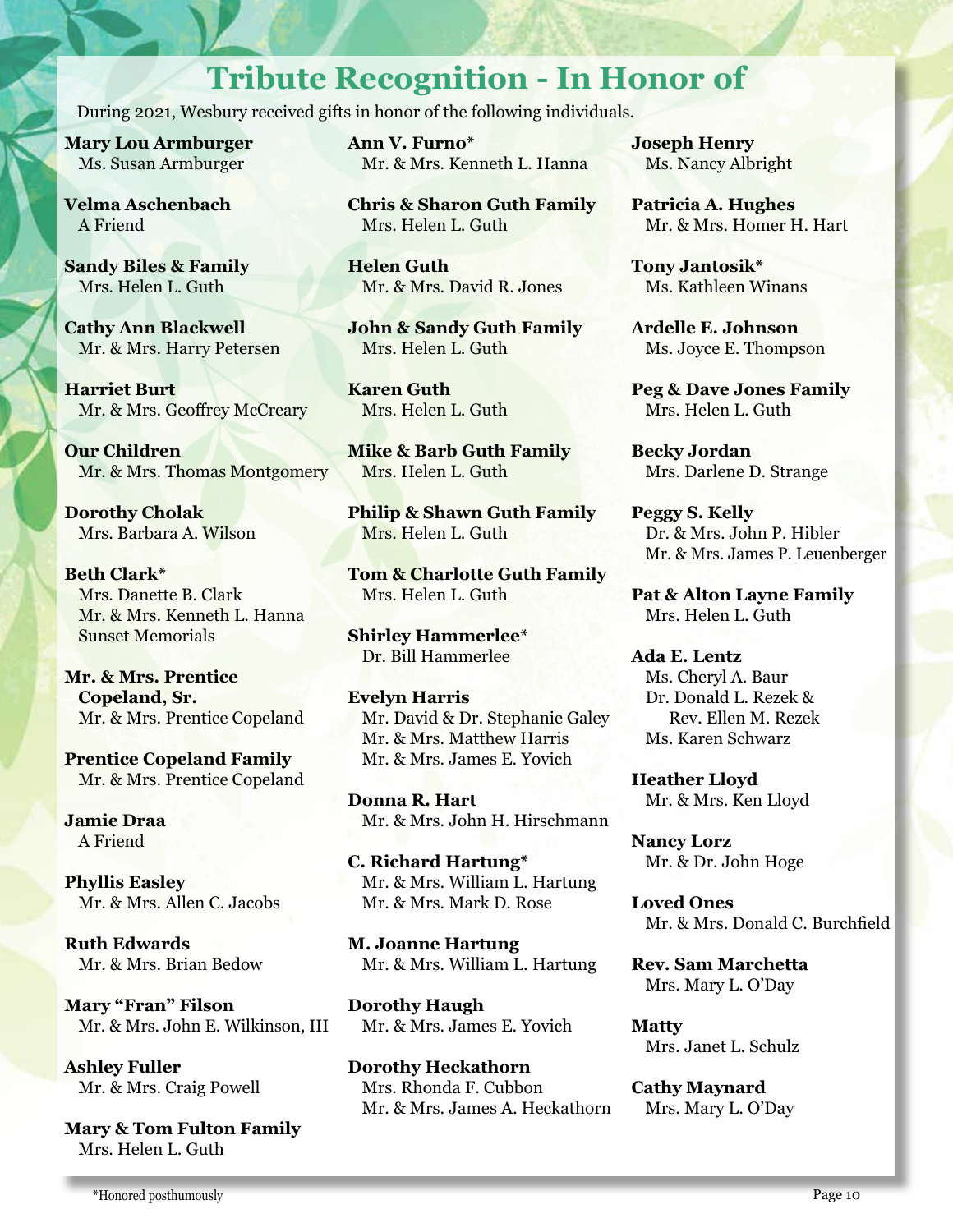# **Tribute Recognition - In Honor of**

**Gertrude R. McGill** Mr. & Mrs. Lynn M. Mailliard

**Marie I Nahay** Mr. & Mrs. Norman D. Howick

**Mary Pankul** Ms. Josie Ann Osiecki Mr. & Mrs. Leonard E. Shick

**Carol Pearl** Ms. Diane Boyles

**Dolores Reichel** Mrs. Ruth S. Dimerling

**Elaine Reyer** Mr. & Mrs. Ronald Reyer, Jr.

**Ron Reyer** Mr. & Mrs. Ronald Reyer, Jr.

**Eleanor M. "Ellie" Sauer** Mr. & Mrs. William C. Miller

**Christine Schweitzer** Mr. & Mrs Jack L. Shafer

**Theresa Smith** Ms. Nancy S. Evans

**Sharon Stollings** Mr. & Mrs. Bruce Golden Mr. Luke Stollings Ms. Susan Stollings

**Palla Tautin** Mr. John Tautin, Jr.

**Father Rocco A. Tito** A Friend Ms. Helen Quimby

**Frances A. Walford** Mrs. Mary Lee Musiek

**Charlotte T. Wells** Mrs. Ruth S. Dimerling **Phyllis Weltner** Ms. Susan Nash

**Frances C. Werling** Ms. Florence R. Eckenrod Mr. & Mrs. John M. Foulk

**Wesbury Community** Mr. & Mrs. Raymond R. Blank Mrs. Lena C. Ciabattoni

**Wesbury Cribbs Nurses** Mr. John Guth

**Wesbury Residents** Mr. William C. Rhodes

**Wesbury Staff** Mrs. Sandra S. Cupper Mr. & Mrs. Blaine G. Ohl Mr. William C. Rhodes Mr. & Mrs Jack L. Shafer

**Wesbury Sunset Auxiliary** Rev. & Mrs. J. Howard Wright

**Nancy Wilkinson** Ms. Betty A. Stacey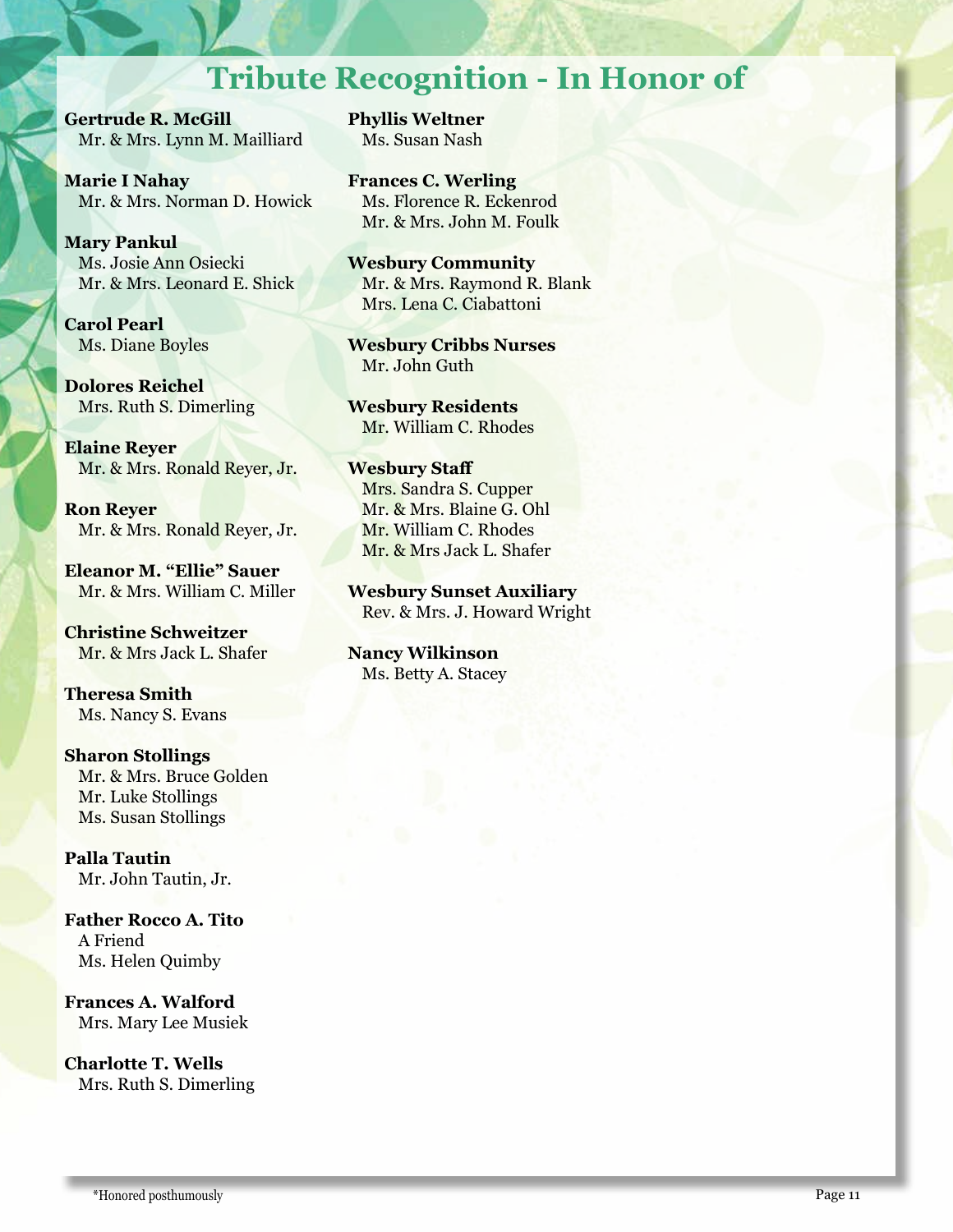## **Tribute Recognition - In Memory of**

During 2021, Wesbury received gifts in memory of the following individuals.

Ben Abraham Ruby Abraham James Alexander Ardelia D. Allen Mary Ann Allen Clair L. Axtell Benjamin Badagliacca Laura Bax Clifford Beers Margaret Beers R. Thomas Bell Betty G. Bemis Helen Benedict Rosemay Benson-Moyer Doris R. Bentley Harry H. Bentley Daniel Bluxome Mary Bluxome Peter E. Blystone Matthew R. Bond Mr. & Mrs. Boyne F. Boyd Mrs. Herbert E. Boyd Rev. Herbert E. Boyd Rev. Jack P. Boyd Roberta O. Boyd Anna Mae Bradshaw G. Bruce Bradshaw Lillian Briggs Merle E. Briggs Robert L. Brown Martha M. Brydon Mildred Bunce Robert Bunce Claire Burnette Kenneth Burt Edna F. Buttray Clare Carpenter Emma Carrara Robert Carroll Marie C. Chiea Anthony J. "Chub" Ciabattoni Robert H. Cole Walter G. Connor George Cook Virginia Cook E. Irene Coulter

Delwyn Cox Mary Ann Cox Rev. Arthur M. Crawford Catherine J. Crawford Dr. Robert L. Crispin Vera L. Crispin Lois A. Crocker Gerald W. Crowl Ryan Vincent Daddio Marjorie A. Daniels Emily M. Daubenspeck Doris C. Deater Paul E. Deater Joseph DeLoss Genevieve Dempsey Sally Dietrich Gladys Isabelle Dorwart Mr. & Mrs. Lafette Dunn Alan J. Eaton Hedwig 'Hedy' Eaton Jacob K. Eaton Bernice M. Eberhardt Robert Eckelbarger Wendell Ellis Emma Cupper (A canine family member) Millicent Morgan Finton Everett L. Fitch Dr. Chester J. Frisk Catherine E. Frisk Mary Ruth Gaidosh Violet B. Garner Ella Gatto Ann L. Gayetty Jack E. Geddes Ellen Gumbert Jane A. Hale Mildred Louise Hamill William H. Hamill Bessie Hankey David L. Hankey Aaron Hanson Opal M. Harned Phyllis Harned Ramon "Ray" P. Harris, Sr. Edith Hart

Virgil Hart Willard Heckathorn Myrtle Heffernan Jerome Heibel Howard Herrington A. Ernest Hild Marguerite G. Hild Doris Hillkirk Gayle Hillkirk Gladys Hirt John E. Hodges Shirley Hodges M. Jolanda Holcomb Elizabeth "Betty" A. Holmes Thelma S. Hoovler Fred Hopf Lynn Hopf Dwight L. Hulse Leatha Humes Susan Frisk Iatesta Peggy J. Jackson Lawrence Jantosik (Larry) John B. Jewell Harold Johnson Isabel Johnson Ronald A. Johnson Sarah G. (Sally) Johnson Charles D. Johnston Helen L. Johnston Howard Jonas Evelyn M. Kabat Mary Kazbee Albert Keefe Annabelle Keefe Charles P. Keefer Rev. Harold R. Kelly Dora Kerr Kathleen Kessler Anna Mae King Eleanor M. King Amy T. Kinney Mary (Marnie) Kirkpatrick Rev. Harold Knappenberger Ruth Knappenburger Gary Lafferty Dorothy Ruth Lalley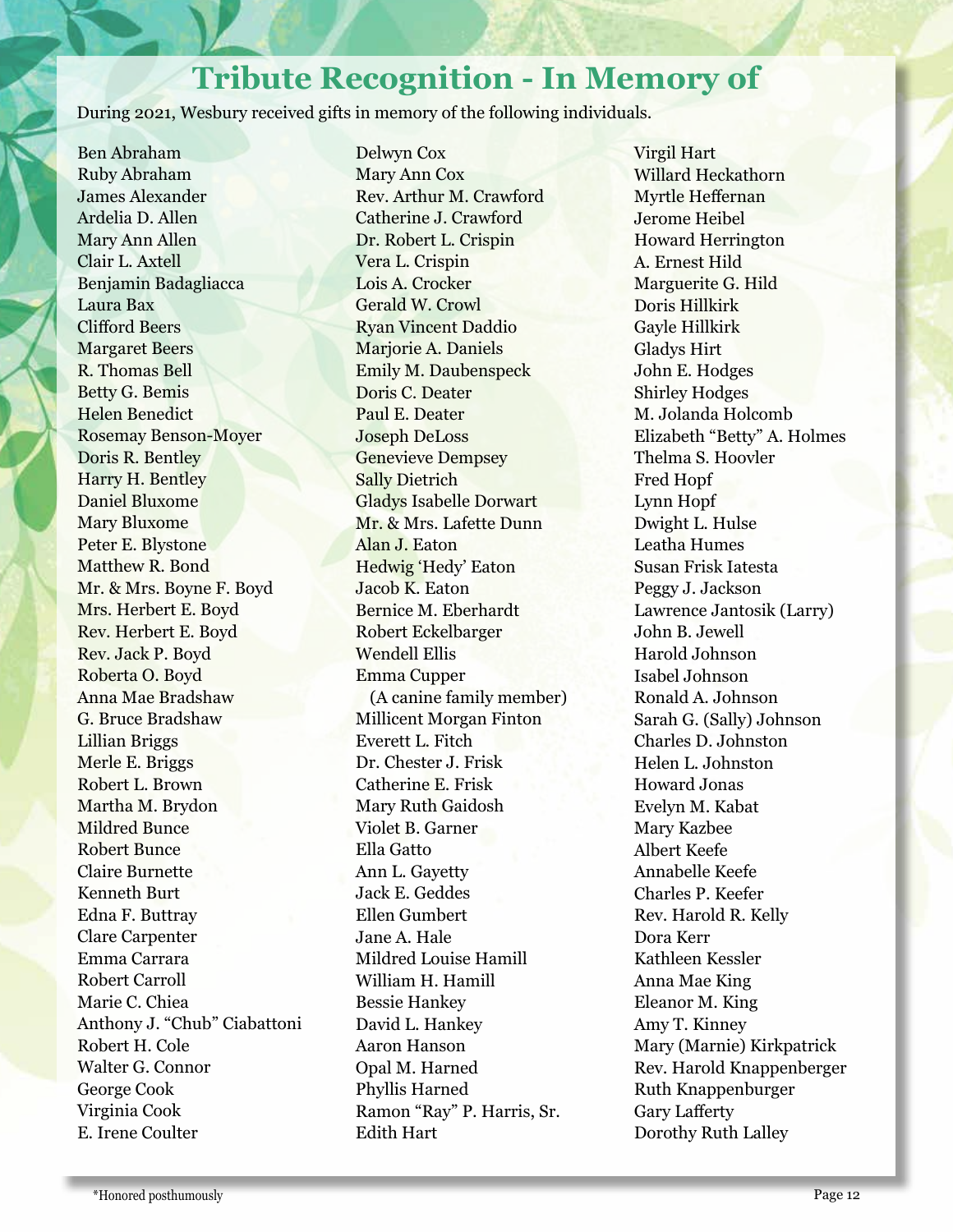## **Tribute Recognition - In Memory of**

Emma Lamb Oakely Lamb Evelena S. Larson Mignon L. Leberman Frank G. Leonheart Loved Ones Ralph Lovejoy Dorothea Lundahl Randy T. Lynch Helen E. Magee D. Joan Marsh Marszalek Family Marie B. McFate Frances M. McLaughlin LaVerne (Chub) McMaster Paul McNamara Janet A. McWilliams Paul Meerdink Vera Meerdink Esther W. Mierke Clyde Miller Helen I. Miller Mary Ellen Miller Thomas Miller Christine Monroe Todd Lyle Mook Moutsos-Schreck Families Ruth Moutsos-Schreck Elizabeth "Ann" Moyer Richard L. Moyer Ruth Moyer Charles F. Mullen Daniel Mullen David Mullen A. Richard Murray Mary Murray James R. Nageotte Robert F. Nageotte Katherine A. Nelson Peter B. Nelson Jack L. Noel Thursa Nystrom Yolanda B. Oakman Pete O'Day (A canine family member) Oraleah Olsen Grace A. Ott My Parents

Parents and Brothers Our Parents Josephine Passilla Ralph Payne, Jr. Joseph Peirce Charlie Peirsel Paul Peirsel Donald T. Petruso Joye Pickens Helga I. Pontillo Paul R. Pontillo Anita G. Price Raymond Reyer, Jr. Howard Ridgway Betty Ritchie James A. Roha Velma M. Roha Gerald J. Roncolato Wes Ronning Doris J. Rose Paul Rose Robert E. Rose "Charley" Roxberry Patty Roxberry Mary E. Rudolph Joseph J. Salvia Isabelle Samson Rev. Dr. Harold R. Sauer Alice J. Sauers Raymond A. Sauers Hazel Schoch Joseph P. Schorting, Jr. Mary Schorting Phyllis Schrecker Darrel Schweitzer Shirley Schweitzer Mr. & Mrs. Walter Shaffer Florence Shick D. Pauline Shirley Lawrence Shirley Geraldine T. "Jerry" Shryock Sidoni Family Frances Smith Kenneth Smith Sanna M. Smith Nancy J. Snyder Rev. Jack E. Spencer Dorothy R. St. Clair

Fred C. St. Clair Stark & Whitenack Family Rev. Harry L. Stoll Rev. Clifford E. Stollings Alfred Stone Clarence F. Thomas Martha P. Thomas P. Richard Thomas Rev. Philip A. Torre Dorothy Vickers Margaret V. Walker Bernita L. Ware Calvin O. Ware Dr. Alfred D. Weiss Harry F. Werling Margaret "Peg" Williams Neal Williams Jeannette Williamson C.Grace Willison Thelma T. Wolfe Mildred Wood Elsie Kay Ziegler Rev. Herbert A. Ziegler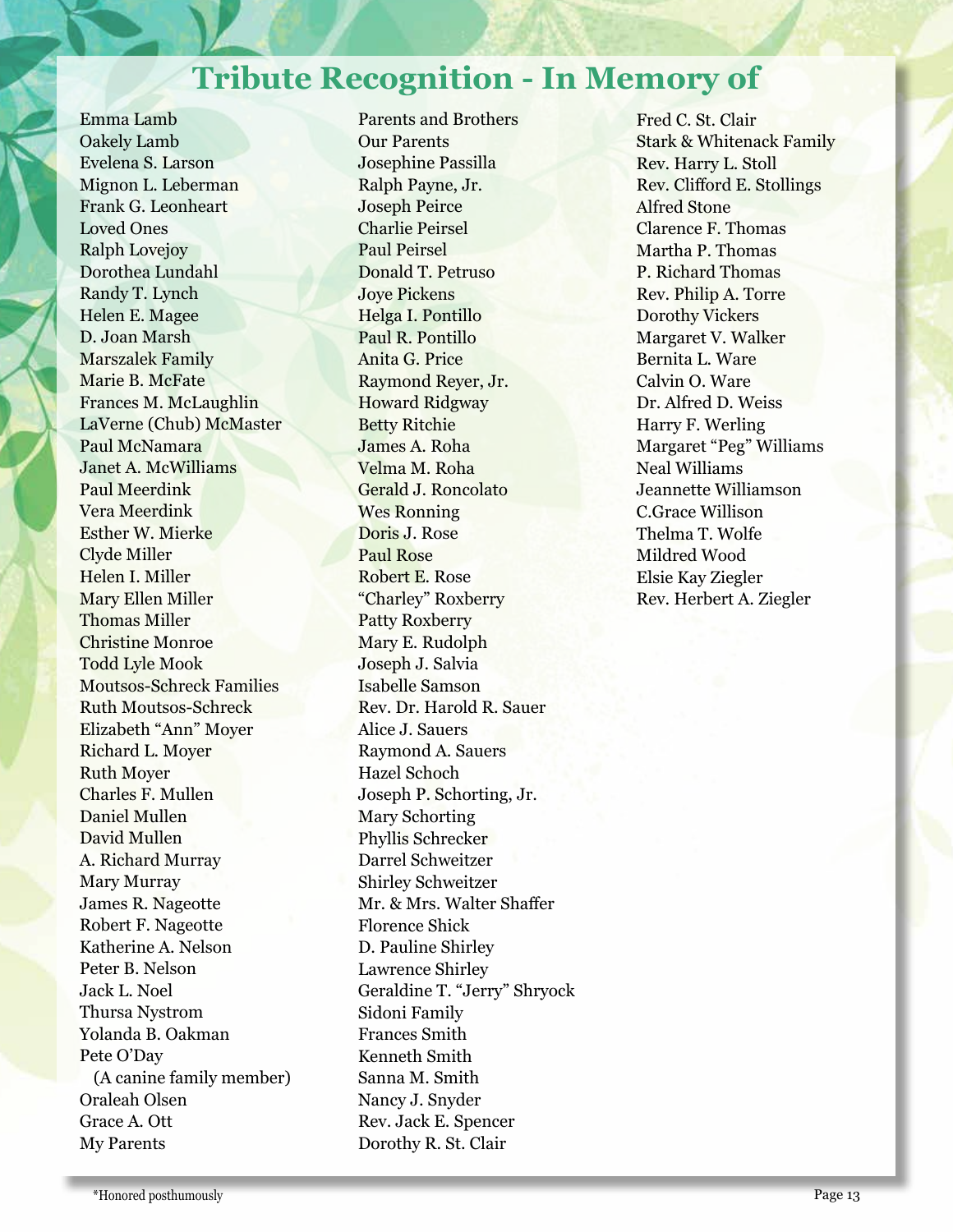## **In-Kind Donors**

The individuals, organizations and corporations listed on these pages made generous donations of goods or services in 2021. This list does not include in-kind gifts made for Wesbury's Golf Scramble or BBQ. (Those donors are listed on the special events pages.) These gifts help Wesbury direct scarce resources to areas of greatest need.

Mr. & Mrs. Bruce L. Angstadt ARC of Crawford County Dr. & Mrs. John H. Bailey, III Mrs. Ruth E. Barton & Mr. Donald A. Barton\* Mr. & Mrs. Raymond R. Blank Mr. Dan Bollis Mrs. Mary T. Brown\* Canadohta Security, LLC Cobblestone Cottage & Gardens DeSantis Solutions Dollar Tree Mr. David & Dr. Stephanie Galey Mrs. Adrienne L. Geddes Ms. Melody Gibbons Glenn Peterson Floors & Furniture Mr. & Mrs. David M. Glenn Grace U. M. Church, Meadville Rev. & Mrs. Jerry L. Gray Mrs. Beth Gustafson Mr. & Mrs. Thomas R. Hale Rev. & Mrs. James D. Hammerlee Ms. Traci Haner Mr. & Mrs. Ronald J. Harned Ms. Esther Harrison Mrs. Donna Higgins Ms. Myrtle Hollibaugh\* Mr. & Mrs. Conrad Houk Ms. Rachel Johns Mr. & Mrs. Thomas Kafferlin Ms. Dottie Keil Mr. Brian J. Lindsay, Esq. Mr. & Mrs. Lynn M. Mailliard Mr. & Mrs. Martin W. Malone Mrs. Karlin Marsh Mr. & Mrs. Nick Mihailoff

Mr. & Mrs. Thomas Montgomery Mrs. Mary Alice Mook Mr. & Mrs. Blaine G. Ohl Ms. Julann Ohl Rev. & Mrs. Joseph W. Patterson, III Mr. Robert P. Pears Pepicelli, Youngs & Youngs Mr. & Mrs. Ronald L. Reyer Mr. & Mrs. James Rozakis Ms. Lois Runninger Mrs. Myrna E. Sanford Capt. Erika L. Sauer Mrs. Carolyn J. Shaner Ms. Cheryl Sheets Ms. Dorothy J. Smith Stefanellis Candies Ms. Karen Stewart Sugarcreek Grace UMC Charge Dr. & Mrs. John O. Taylor Mr. & Mrs. George J. Trucco Mr. & Mrs. Walter Tucker WCTL FM Radio Wesbury United Methodist Women Mr. & Mrs. Wayne Whitman Ms. Mickey Zelasco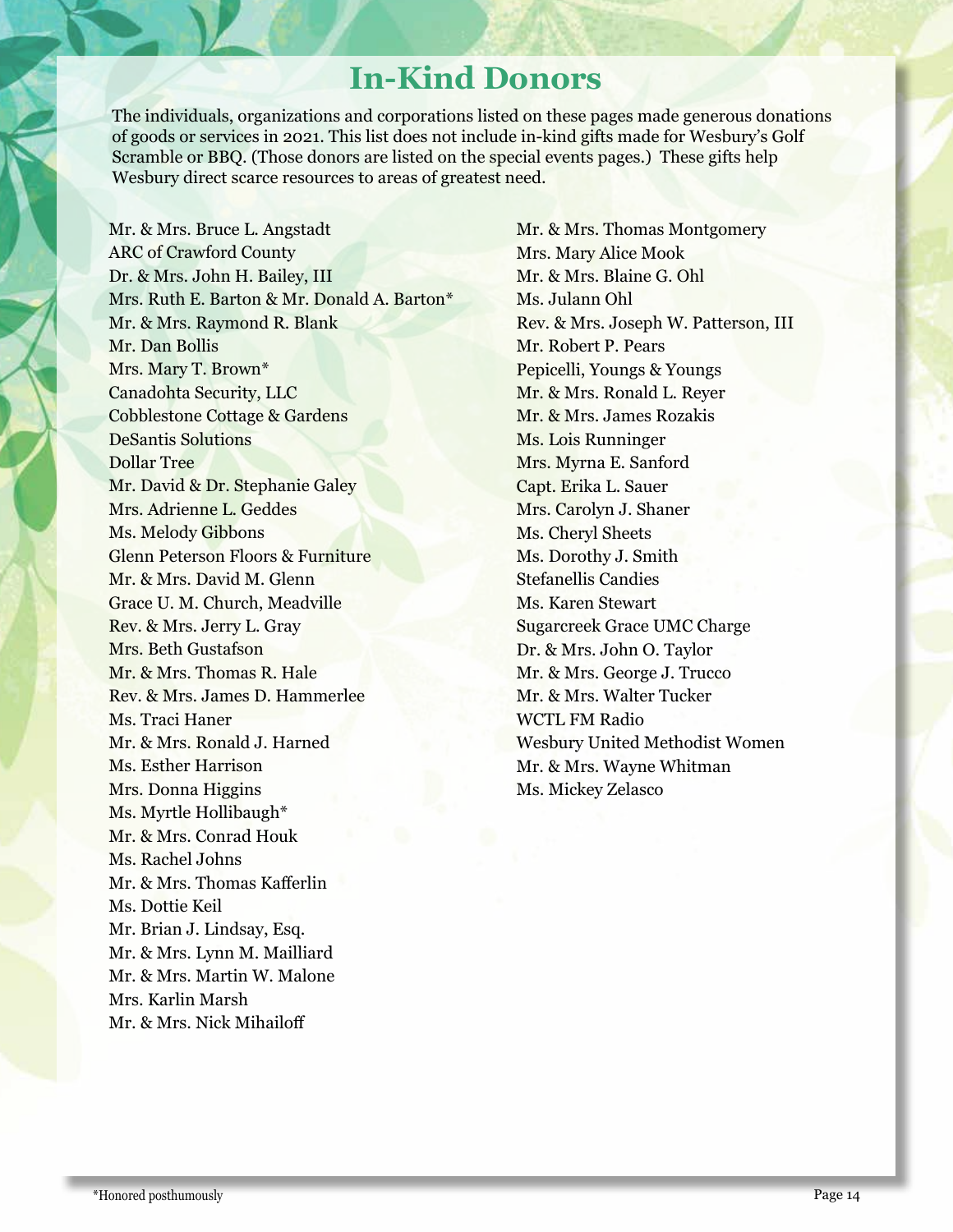# **2021 Sustaining Churches**

The following loyal churches have sustained Wesbury with their contributions and/or in-kind gifts during each of the past consecutive years noted here.

#### **25 or more years**

First U. M. Church, Titusville First U. M. Church, Warren Grace U. M. Church, Oil City Lakewood U. M. Church Park U. M. Church, North East Wesbury Sunset Auxiliary

#### **20 - 24 years**

Christ U. M. Church, Franklin Clarks Mills U. M. Church Grace U. M. Church, Sykesville Pine Grove U. M. Church Steffy Chapel U. M. Church Sugarcreek Grace UMC Charge

#### **15 - 19 years**

Grampian Circuit U. M. Church Richardsville U. M. Church Summit U. M. Church

#### **10 - 14 years**

#### **5 - 9 years**

Grace U. M. Church, Meadville New Virginia U. M. Church Saegertown U. M. Church Townville U. M. Church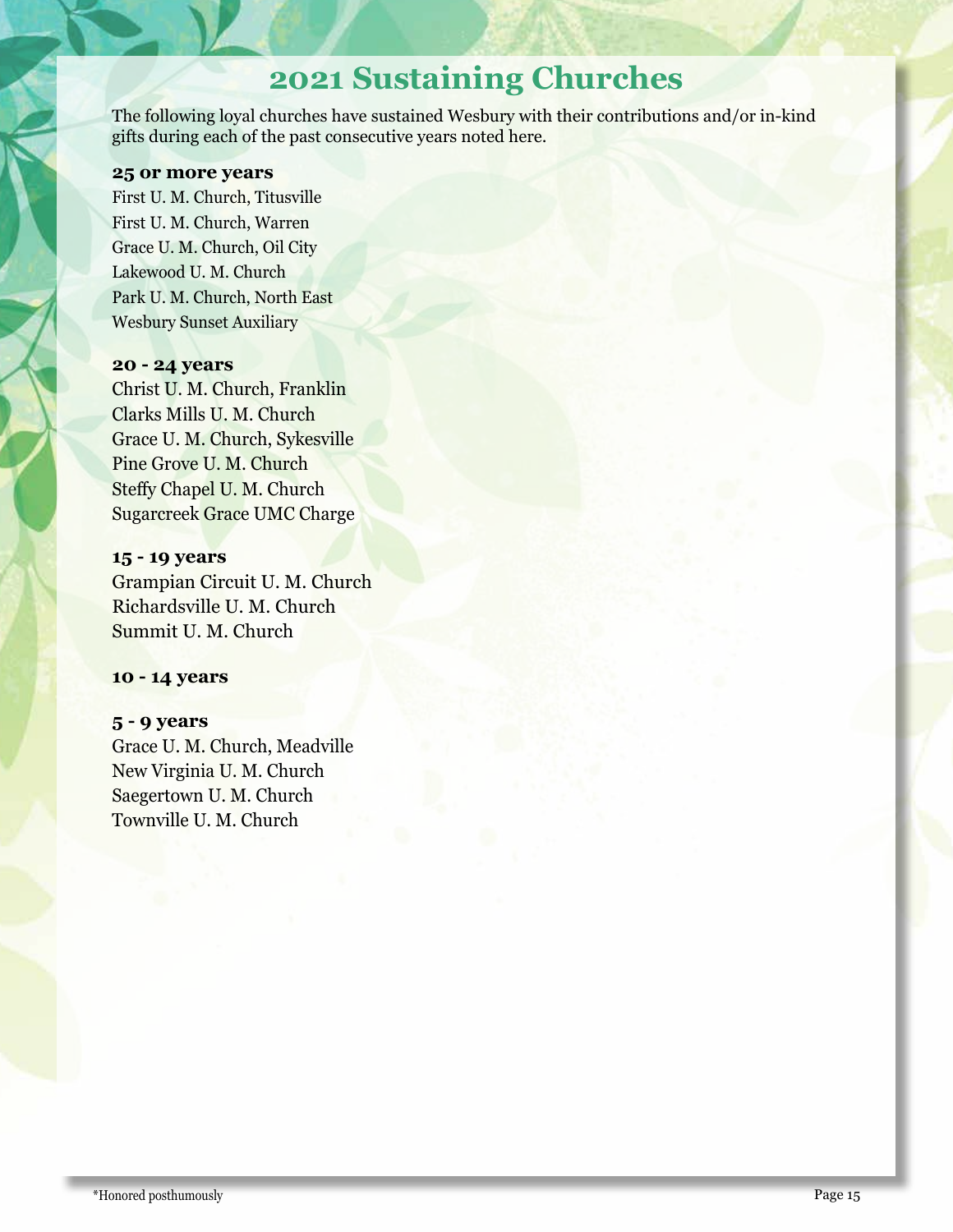# **Church Donors - Friends and Supporters**

### *Friends (\$100 - \$249)*

Clarks Mills U. M. Church Cranberry U. M. Church Deckards U. M. Church Fairview U. M. Church First U. M. Church, Saint Marys Girard U. M. Church Grace U. M. Church, Meadville Grace U. M. Church, Sykesville Grampian Circuit U. M. Church Riceville U. M. Church Steffy Chapel U. M. Church Tionesta U. M. Church Townville U. M. Church

*Supporters ( \$1 - \$99)*

Park U. M. Church, North East Pine Grove U. M. Church Richardsville U. M. Church Sugar Grove U. M. Church Summit U. M. Church West Middlesex U. M. Church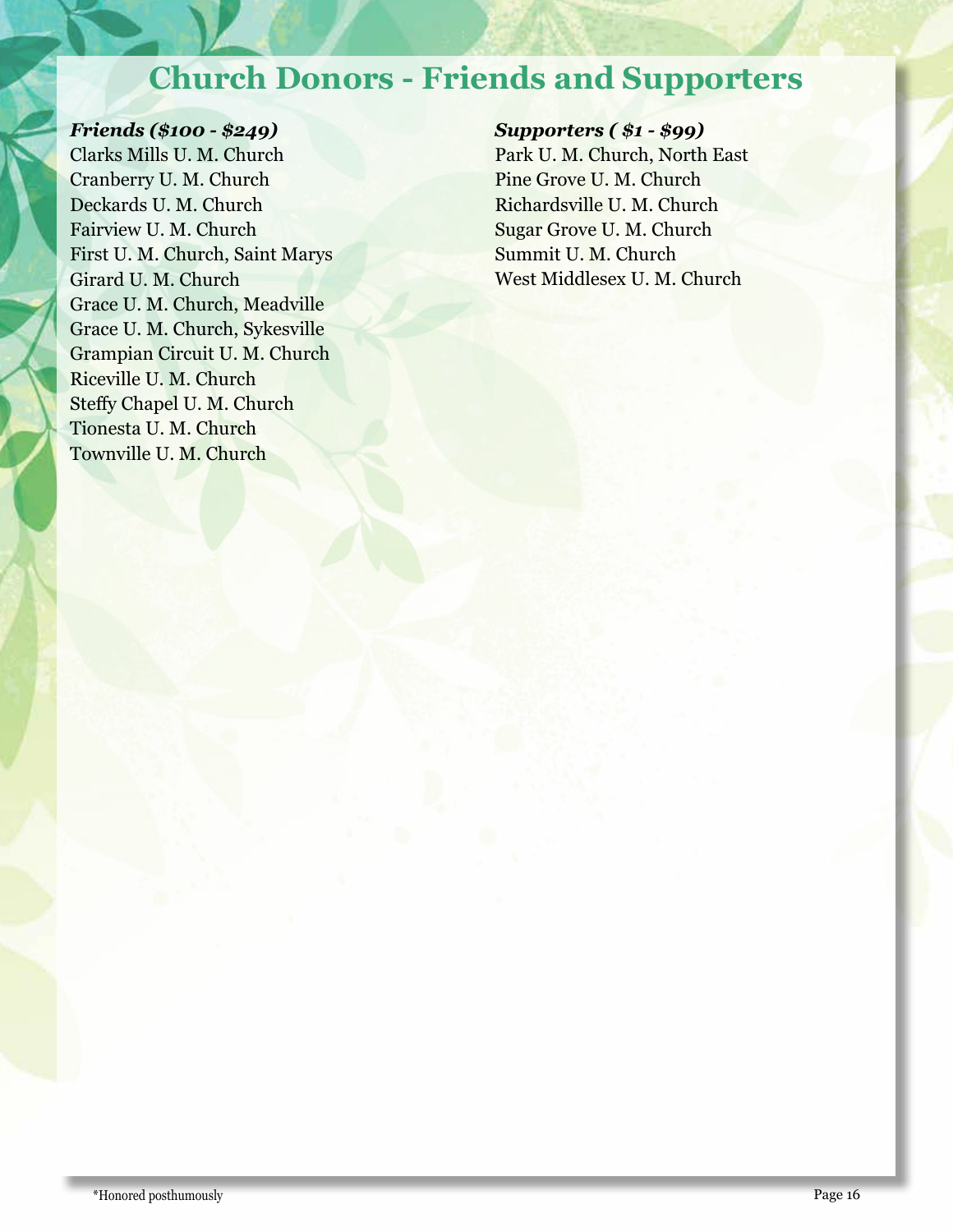